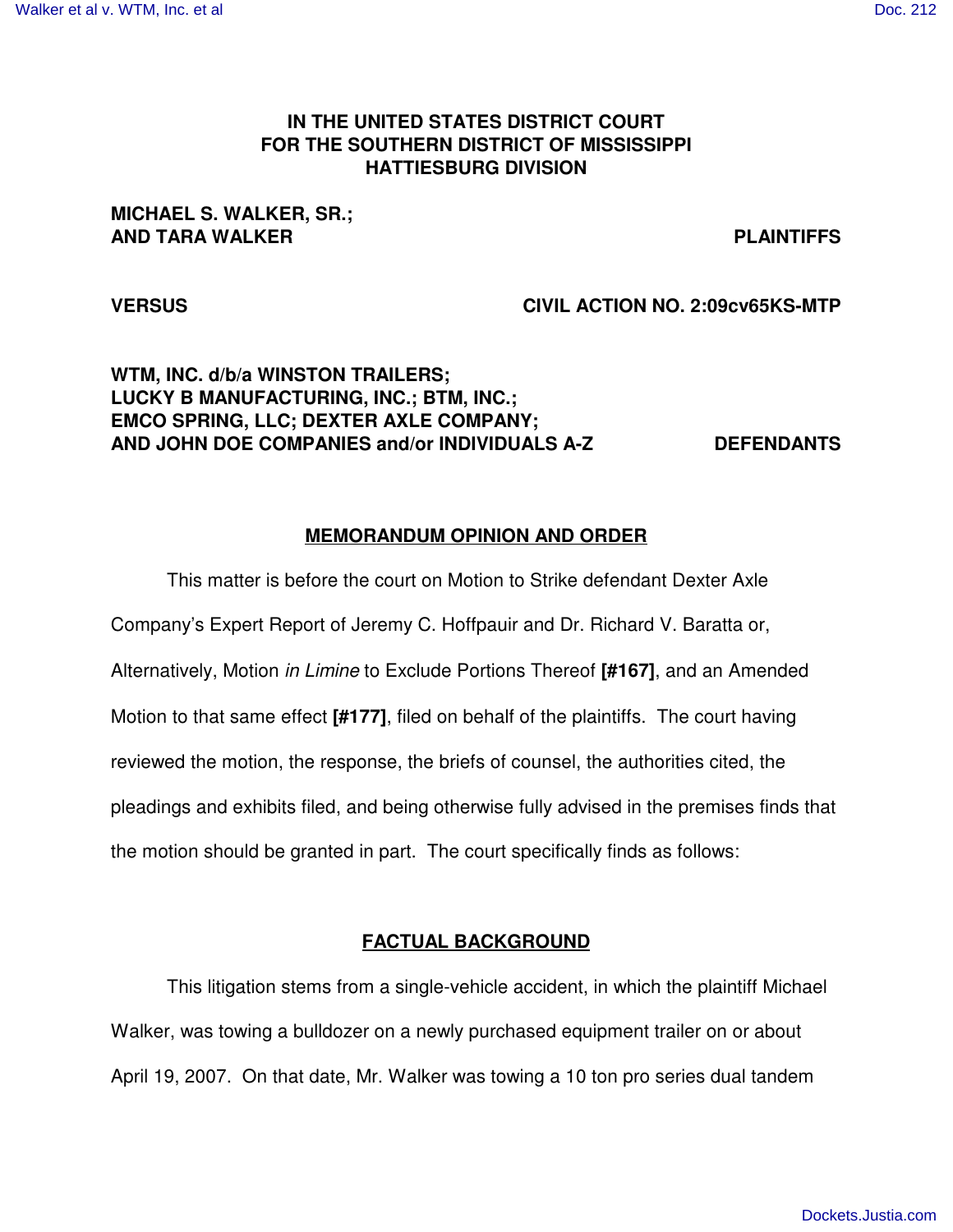trailer. Under the manufacturer's specifications, the trailer weight capacity was 20,300 pounds. Mr. Walker was towing a 2003 Case 850K bulldozer when, after driving about five miles, the trailer failed causing the bulldozer to fall off the trailer. The subject trailer was manufactured by WTM, Inc., D/B/A Winston Trailers. The u-bolts for the axle assembly were manufactured by SLH Manufacturing, Inc. D/B/A BTM, Inc. The springs of the subject trailer were manufactured by Emco Spring, LLC. The axle was manufactured by Dexter Axle Company. These components were assembled or manufactured by Nuera Transport, Inc. D/B/A Lucky B Manufacturing, Inc., and sold to WTM, Inc. D/B/A Winston Trailers as a component for installation on this particular trailer.

The plaintiffs allege that due to defects in some component parts of the trailer, it failed, thereby causing the bulldozer to flip off the trailer and the towing vehicle to come to a halt in a jarring manner causing bodily injuries to Walker. Specifically, the plaintiffs allege that the trailer as designed, assembled, manufactured, marketed and sold by the defendants was in a defective and unreasonably dangerous condition to the ultimate user or consumer, including the plaintiff, Michael S. Walker, Jr., at the time it left the hands of the defendants and remained in substantially the same condition from the time it left the hands of the defendants up to and including the time it caused injury to the plaintiff, Michael S. Walker, Jr. The plaintiffs have thus brought the instant suit alleging that the Mr. Walker's injuries are directly attributable to the alleged defects in one or more aspects of the subject trailer.

Defendant Dexter Axle's expert witness designation deadline was May 17, 2010.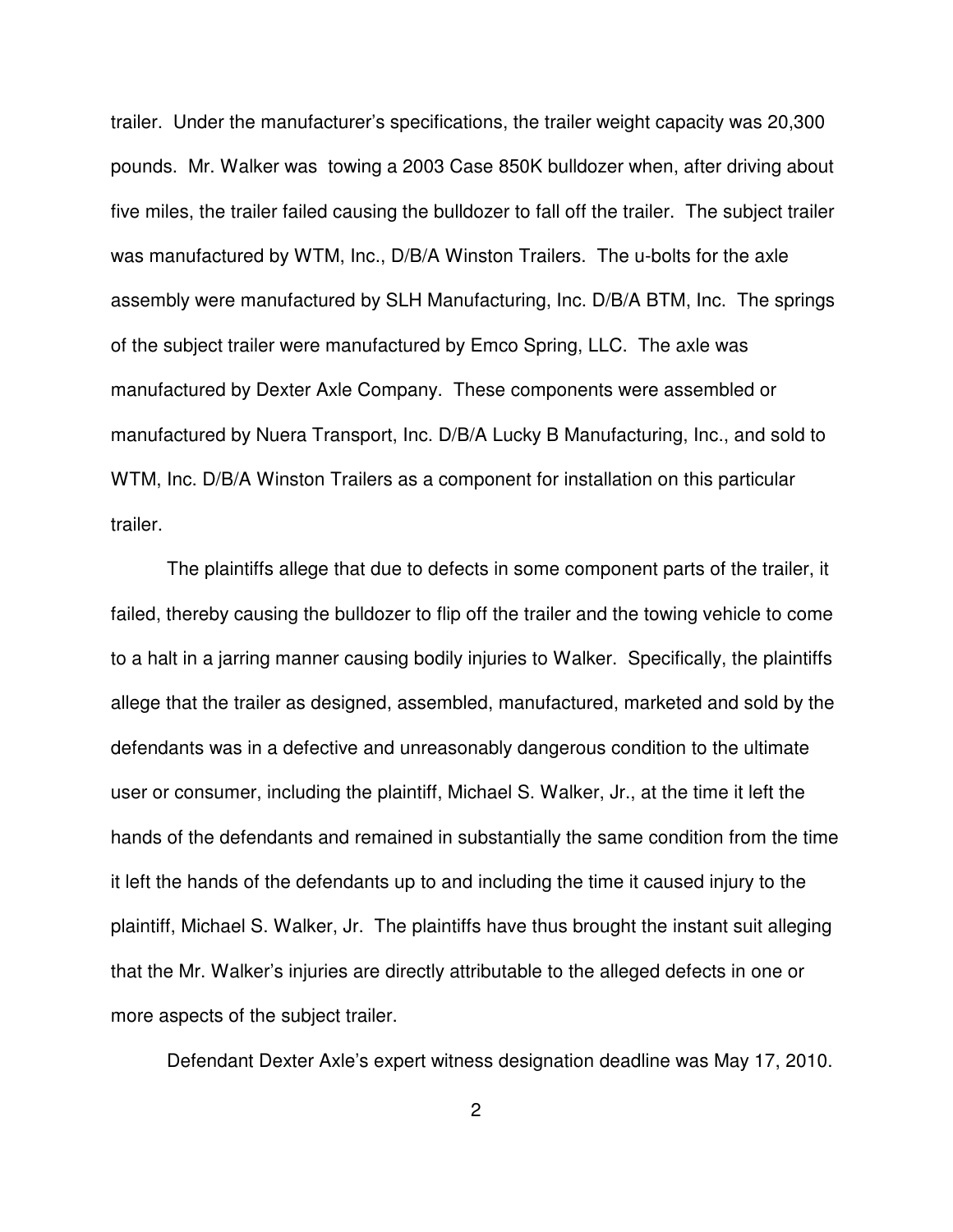On that date it designated as two of its expert witnesses Jeremy C. Hoffpauir, P.E. (accident reconstruction), and Richard V. Baratta, Ph.D. (accident reconstruction). In the report of Mr. Hoffpauir and Dr. Baratta, which is titled "Vehicle Accident Reconstruction" it was stated that they were retained to "reconstruct the incident."

The plaintiffs assert that throughout their report, Mr. Hoffpauir and Dr. Baratta make clear that they cannot state what occurred due to lack of evidence, and then postulate on non-existent evidence, and in the end make no opinion as to what actually occurred. According to the plaintiffs, they state that further examination of a failed ubolt is needed to determine how it failed; "the weight of the bulldozer could have been a factor;" the speed of the truck and trailer could not be determined; speed could have been a factor based on nonexistent dimensional data; and the speed of the truck could have been greater than 30 m.p.h.

The plaintiffs continue with the argument that throughout the report, Mr. Hoffpauir and Dr. Baratta repeatedly admit, and make it abundantly clear, that they do not have the evidence to make calculations as to what actually occurred and have no precise opinion as to what actually occurred. The plaintiffs conclude with the assertion that the opinions offered by Mr. Hoffpauir and Dr. Baratta have no evidentiary basis to support them and, thus, the expert report is not "based upon sufficient facts or data" as required by Federal Rules of Evidence 702.

The plaintiffs argue, alternatively, that Mr. Hoffpauir and Dr. Baratta leave the field of accident reconstruction in their expert report and enter the field of failure analysis, which was already covered by the report of Dr. Shelton, another one of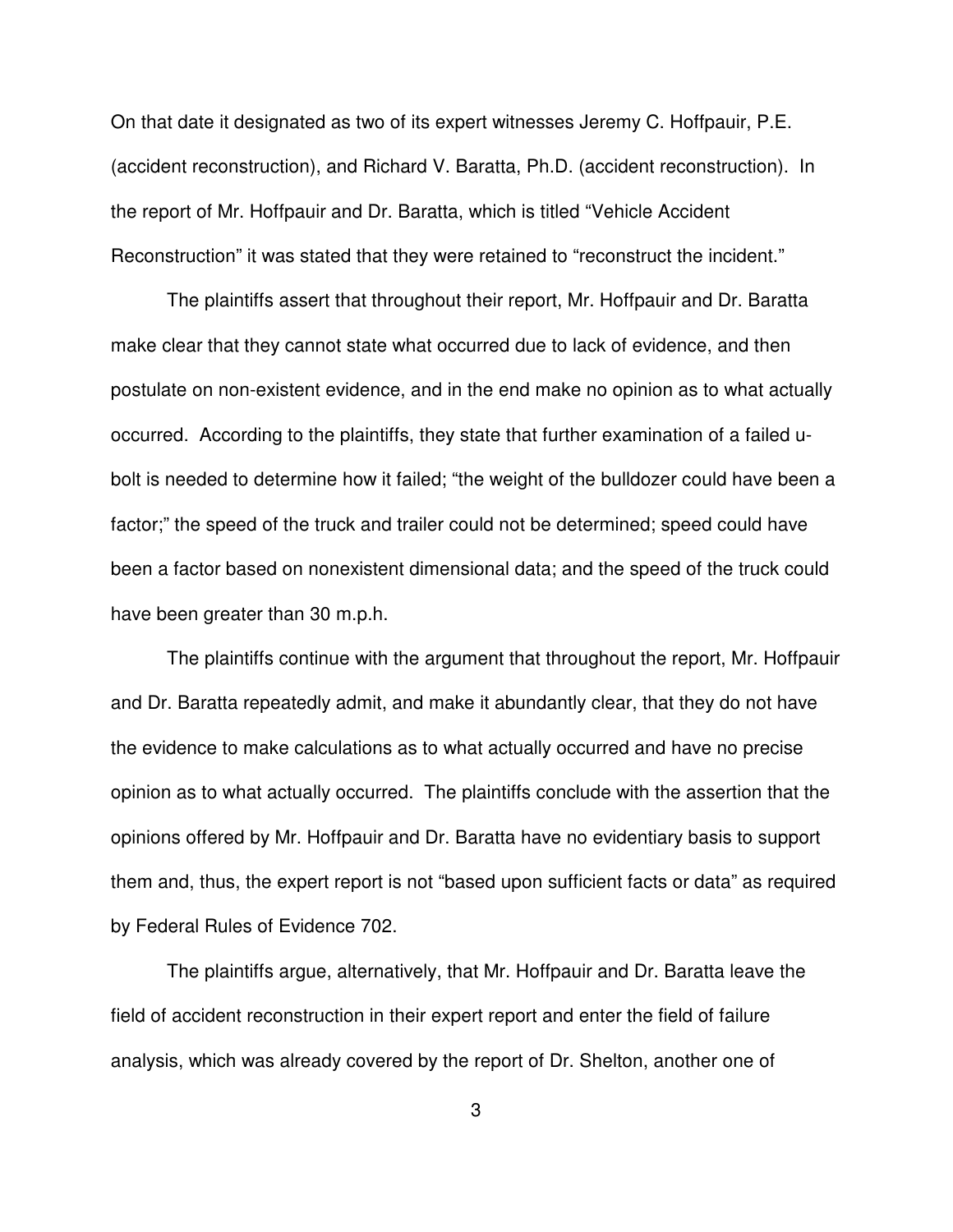Dexter's experts. Specifically, the plaintiffs contend that Mr. Hoffpauir and Dr. Baratta opine that "the right outboard u-bolt on the front axle of the trailer failed during the incident," and thereafter further opine as to how this may have occurred. Thus, according to the plaintiffs, this opinion by Mr. Hoffpauir and Dr. Baratta duplicates the expert report of Dr. Shelton, and is outside the field of accident reconstruction, which they state their report entails, and enters the field of failure analysis or engineering, which is what Dr. Shelton's report entails.

#### **ADMISSIBILITY OF EXPERT TESTIMONY**

Since the Supreme Court's decision in *Daubert v. Merrill Dow Pharmaceuticals, Inc.*, 509 U.S. 579, 113 S. Ct. 2786, 125 L. Ed 2d 469 (1993), federal courts have heeded the admonition set forth therein that they should take seriously their role as "gatekeepers" of testimony offered by expert witnesses in federal courts. The initial reaction to *Dauber*t was that it was a victory for the *Daubert* plaintiffs in that it vacated a Ninth Circuit opinion which upheld the exclusion of the plaintiff's experts in one round of the Bendectin birth defect cases. The Supreme Court in *Daubert* said the *Frye* general acceptance test for expert testimony had been superseded by Rule 702 of the Federal Rules of Evidence which went into effect in 1975. Rule 702 provided at the time:

If scientific, technical, or other specialized knowledge will assist the trier of fact to understand the evidence or determine a fact in issue, a witness qualified as an expert by knowledge, skill, experience, training, or education, may testify thereto in the form of an opinion or otherwise.

A primary requisite of the rule was that the evidence or testimony "assist the trier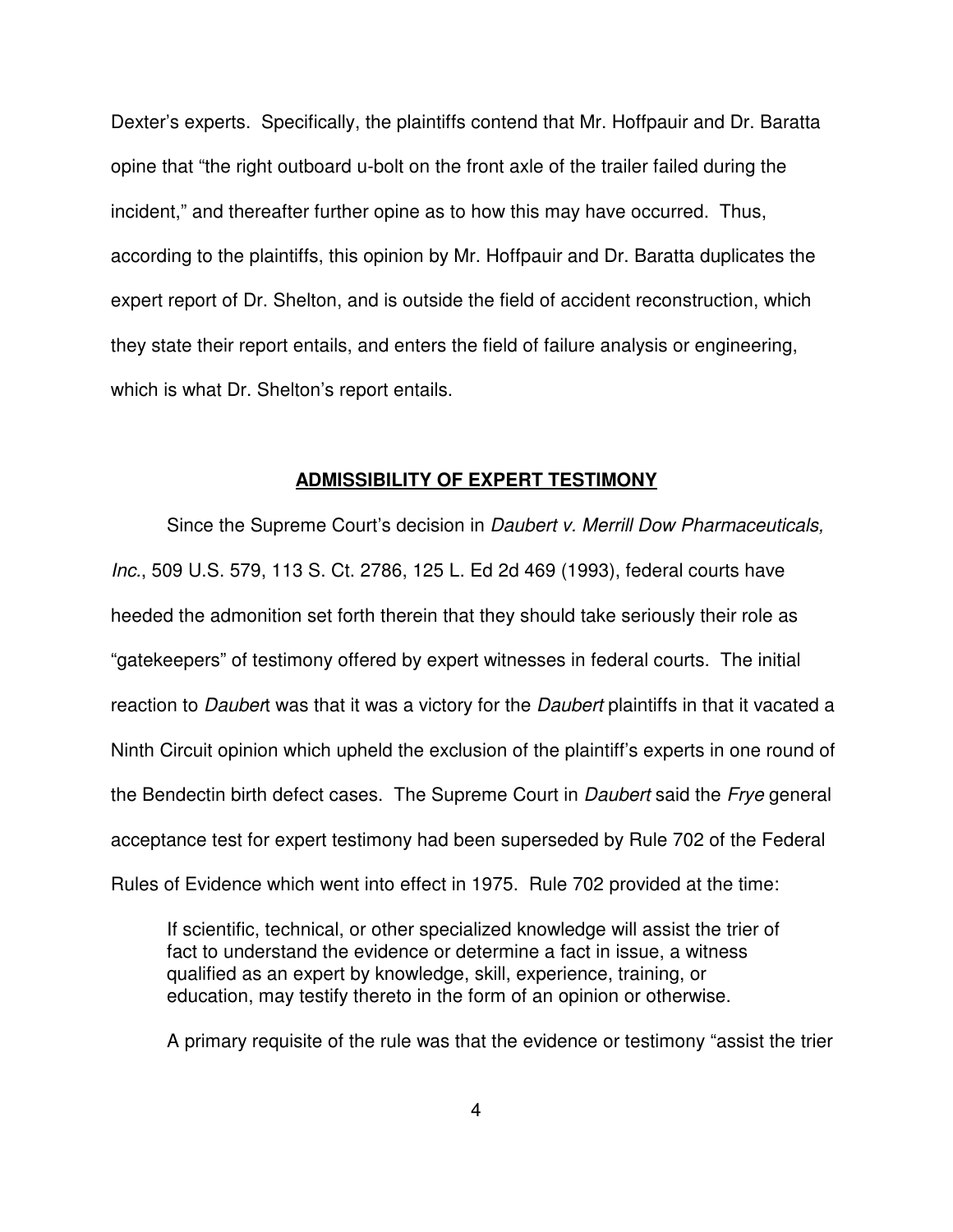of fact to understand the evidence or determine a fact in issue." The commentators universally agree that the effect of *Daubert* was not the loosening of the allowance of expert testimony but in fact a tightening thereof. In fact when *Daubert* was vacated and remanded to the Ninth Circuit, the Ninth Circuit again upheld the district court's exclusion of the plaintiff's expert witnesses based on the new standard enunciated in *Daubert*. *Wm. Daubert, et al v. Merrell Dow Pharmaceuticals, Inc.*, 43 F. 3d 1311 (9 th Cir. 1995). Thereafter the United States Supreme Court denied certiorari. *Daubert, et al v. Merrell Dow Pharmaceuticals, Inc.*, 516 U.S. 869, 116 S.Ct. 189, 133 L.Ed.2d 126 (1995).

The cases and commentaries interpreting *Daubert* are legion at this point. The Supreme Court in *Daubert* enumerated several factors to be considered by the trial court in determining whether or not a particular expert witness's testimony was relevant and reliable to the point that it should be allowed in federal court. Those factors are not exclusive and were merely presented as a guideline. The federal courts were instructed that the *Daubert* standard is "a flexible one" to be applied according to the facts and circumstances of each individual case. 509 U.S. at 594.

After *Daubert*, there was much discussion as to whether or not it applied merely to cases involving scientific knowledge or whether it should be expanded to include all expert testimony regardless of its scientific basis. The Supreme Court answered that question in *Kumho Tire Co., Ltd. v. Carmichael*, 526 U.S. 137, 119 S. Ct. 1167, 143 L.Ed.2d 238 (1999). The *Kumho* court held

We conclude that *Daubert's* general holding--setting forth the trial judge's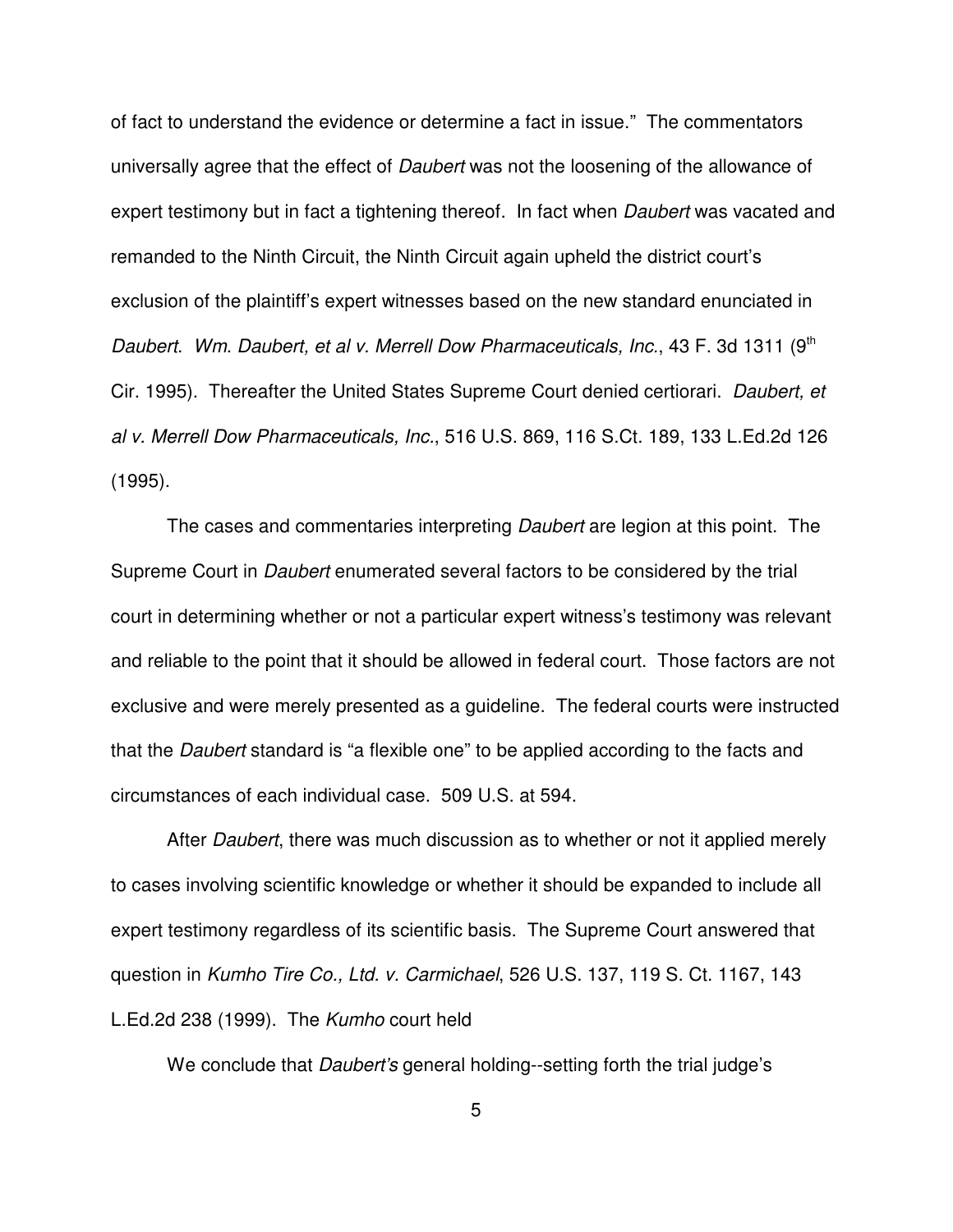general "gatekeeping" obligation--applies not only to testimony based on "scientific" knowledge, but also to testimony based on "technical" and "other specialized" knowledge.

119 S. Ct. at 1171. Ultimately "the objective of that [gatekeeping] requirement is to insure the reliability and relevancy of expert testimony." *Kumho*, 119 S. Ct. at 1176. In *Kumho* "the relevant issue was whether the expert could reliably determine the cause of [the] tire's separation." 119 S. Ct. at 1177.

This court has been instructed by *Kumho* interpreting *Daubert* that the opinions stated by Mr. Hoffpauir and Dr. Baratta are not the only objects of the relevancy and reliability determination. Indeed, the court is also required to determine the reliability of their basis for arriving at those conclusions. 119 S.Ct. at 1177. The factors set forth in *Daubert* and recited in *Kumho* include whether the theory or technique can be and has been tested; whether or not it has been subjected to peer review and publication; whether, in respect to a particular technique, there is a high known or potential rate of error; whether there are standards controlling the technique's operation and whether the theory or technique enjoys general acceptance within a relevant scientific community.

This court recognizes that several of the factors listed above are not relevant to a determination of the issue before this court. Therein lies the flexibility of the gatekeeping responsibility as mandated by the Supreme Court. As the Fifth Circuit has noted, several prior opinions on admissibility of expert testimony placed undue emphasis on *qualifications* of a particular expert witness over the *reliability* of that expert's proposed testimony and such reflected a "pre-*Daubert*" sensibility. *See,* Watkins v. Telsmith, 121 F. 3d 984, 992 (5<sup>th</sup> Cir. 1997). In this age of "post-Daubert"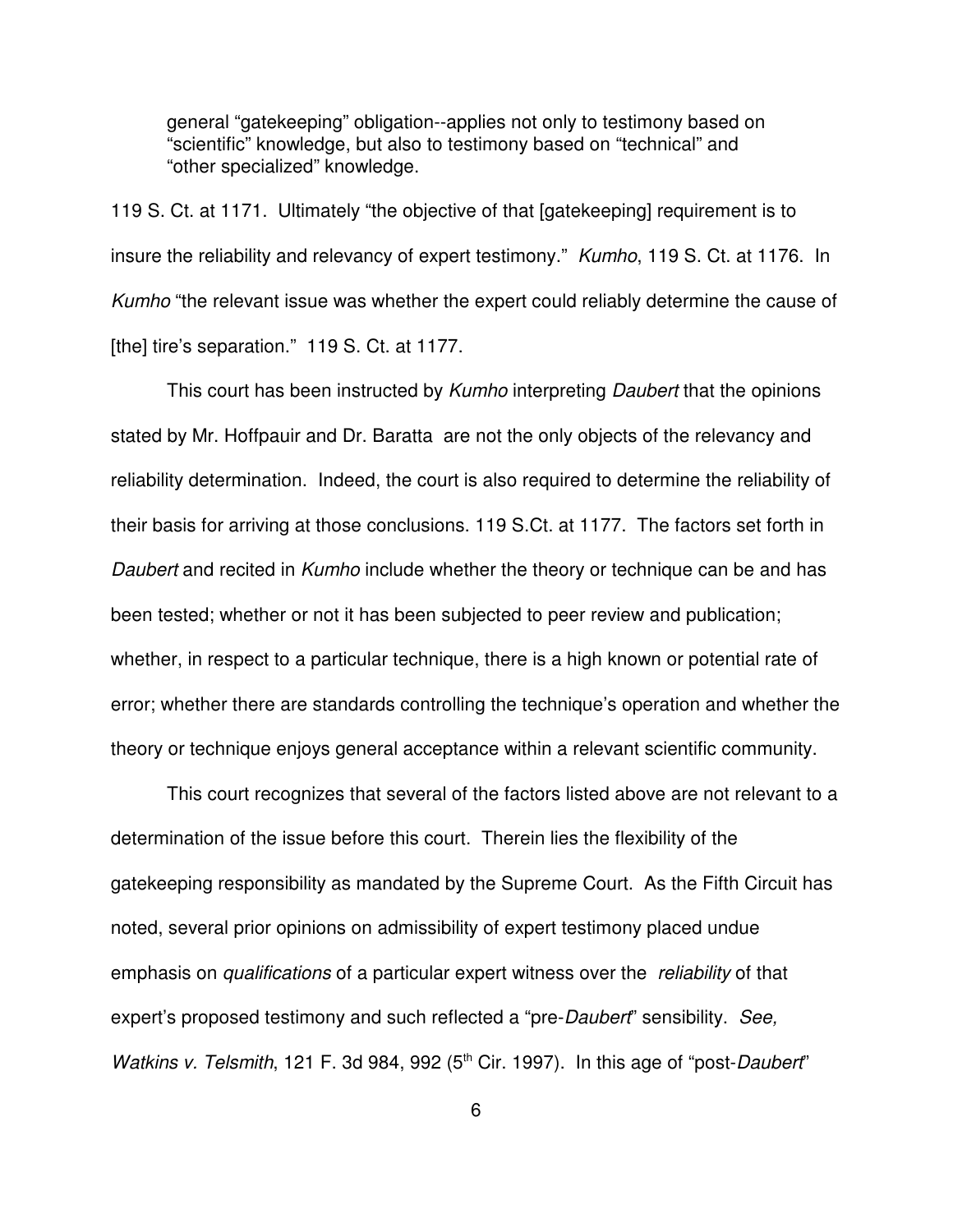sensibility, especially as enlightened by the United States Supreme Court's

pronouncements in *Kumho*, the trial courts were instructed to carefully execute the

responsibility placed upon the court as a "gatekeeper" of proposed expert testimony.

In response to *Daubert* and the many cases applying *Daubert*, including *Kumho*,

Federal Rule of Evidence 702 was amended effective December 1, 2000, by adding

three requirements for the admissibility of expert testimony. *See Hodges v. Mack*

*Trucks Inc.*, 474 F.3d 188 (5 th Cir. 2006). As amended, Rule 702 now reads:

If scientific, technical, or other specialized knowledge will assist the trier of fact to understand the evidence or to determine a fact in issue, a witness qualified as an expert by knowledge, skill, experience, training, or education, may testify thereto in the form of an opinion or otherwise, if (1) the testimony is based upon sufficient facts or data, (2) the testimony is the product of reliable principles and methods, and (3) the witness has applied the principles and methods reliably to the facts of the case.

The *Daubert* factors remain relevant to the determination of the reliability of expert testimony under Rule 702, as amended. *See Guy v. Crown Equipment Corp*. 394 F.3d 320, 325 (5<sup>th</sup> Cir. 2004). In assessing the basis of an expert's proposed testimony, the Fifth Circuit has held that an "expert's testimony [can be] based mainly on his personal observations, professional experience, education and training."

*Pipitone v. Biomatrix, Inc*., 288 F.3d 239, 247 (5 th Cir. 2002).

Ultimately, however, the question of whether an expert's testimony is reliable is a

fact-specific inquiry. *Burleson v. Tex. Dep't of Criminal Justice*, 393 F.3d 577, 584 (5 th

Cir.2004). The proponent of the expert testimony must prove reliability by a

preponderance of the evidence. *Moore v. Ashland Chem. Inc.*, 151 F.3d 269, 276 (5 th

Cir.1998) (en banc). "It is then the district court's responsibility to 'make certain that an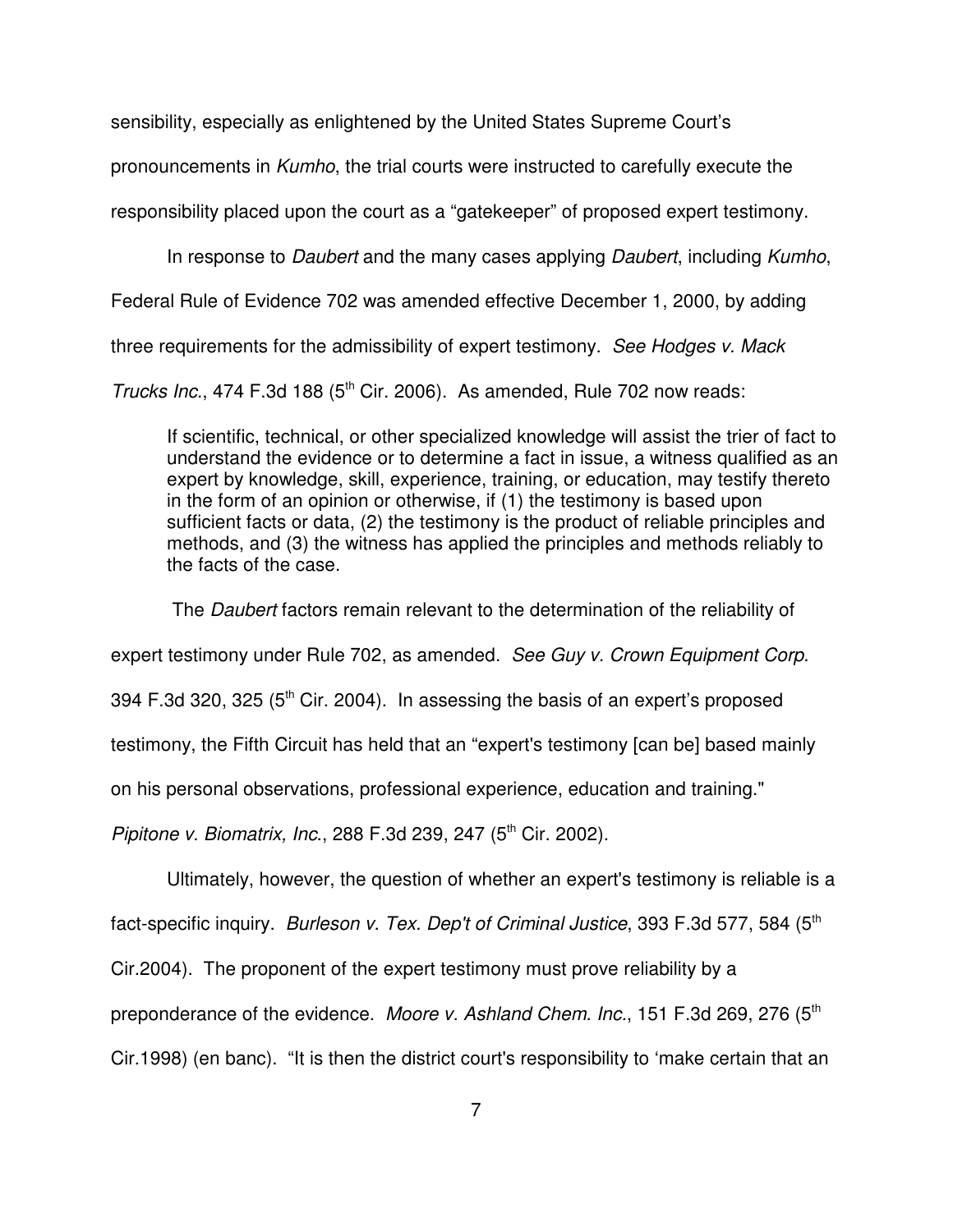expert, whether basing testimony upon professional studies or personal experience, employs in the courtroom the same level of intellectual rigor that characterizes the practice of an expert in the relevant field.'" *Dart v. Kitchens Bros. Mfg. Co.*, 253 Fed.Appx. 395, 398 (5<sup>th</sup> Cir. 2007)(quoting *Kumho Tire*, 526 U.S. at 152, 119 S.Ct. 1167).

#### **ANALYSIS**

As stated above, the plaintiffs argue that the expert report and opinions of Mr. Hoffpauir and Dr. Baratta are inadmissible because they are not based on sufficient facts and data, and are simply a litany of hypotheses as to what could have occurred to cause the subject accident. Thus, they have moved to strike the entire report, or alternatively, portions thereof and to limit the testimony of the two experts in accordance with the court's ultimate ruling.

Dexter Axle responds by arguing that in the Fifth Circuit, courts have consistently discussed the incorporation of several types of data as supporting the admissibility of accident reconstruction reports, including: 1) photographs of the accident scene; 2) observations as to road conditions; 3) the nature of gouges or scuff-marks on the highway; 4) measurements and other data collected from the accident scene; and 5) examination of tires and other mechanical parts involved in the accident. *See Stancill v. McKenzie Tank Lines, Inc.*, 497 F.2d 529 (5 th Cir. 1974); and *Wilson v. Woods*, 163 F.3d 935 ( $5<sup>th</sup>$  Cir. 1999).

Thus, Dexter Axle argues that the expert report of Mr. Hoffpauir and Dr. Baratta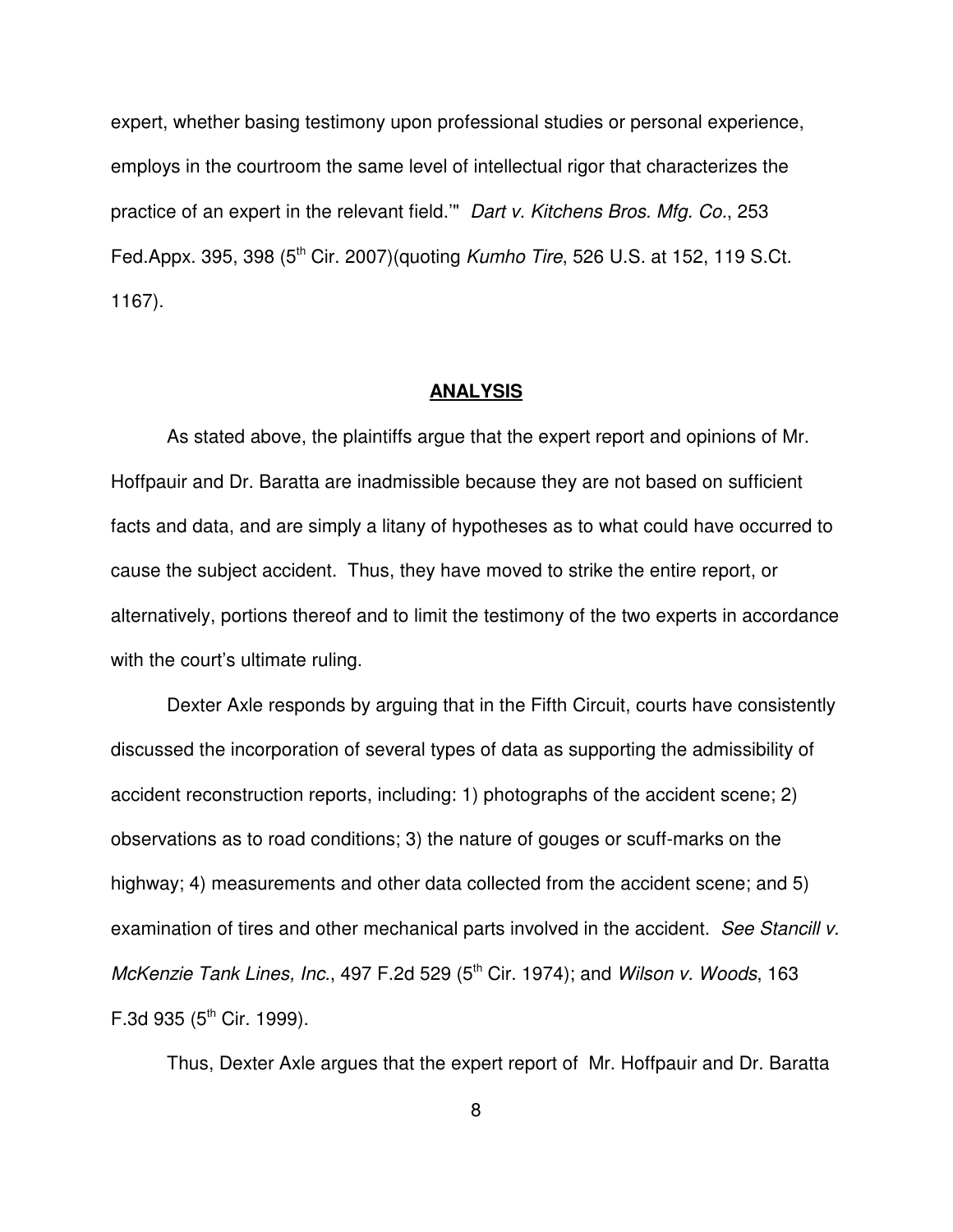reveals: 1) that the experts reviewed 159 photographs taken at the accident scene immediately after the wreck and from their on-site inspection some time later; 2) the experts discuss the road conditions at the scene of the wreck; 3) they make reference to their examination of the tires and other mechanical parts of the dozer, the trailer and the trailer's component parts; 4) they refer to gouge and skid marks from the accident scene; and 5) they discuss taking into account dimensional information regarding the accident site, the trailer and the dozer.

This court has no problem recognizing that Mr. Hoffpauir and Dr. Baratta are qualified by education, training and experience to render an opinion regarding accident reconstruction. Nor does the court dispute that there are numerous sources of facts and data upon which experts may base their opinions. Indeed, it is not the contention of the plaintiffs that Mr. Hoffpauir and Dr. Baratta are not qualified as experts in accident reconstruction. The plaintiffs, by this motion, have, however, questioned the reliability of Mr. Hoffpauir's and Dr. Baratta's methodology and admitted lack of evidence in reaching the conclusions which they have reached based on their own assertions as to the paucity of information available to them in forming their conclusions.

The plaintiffs assert that based on the opinions offered by Mr. Hoffpauir and Dr. Baratta, the jury would be left with nothing but speculation and conjecture to decide as to how the subject accident occurred. The court agrees. In the opinion of the court, if the testimony of Mr. Hoffpauir and/or Dr. Baratta, as stated in their expert report, were to go to the jury without limitation, it would not be helpful to the jury as it would be speculative in the specifics set forth hereinafter.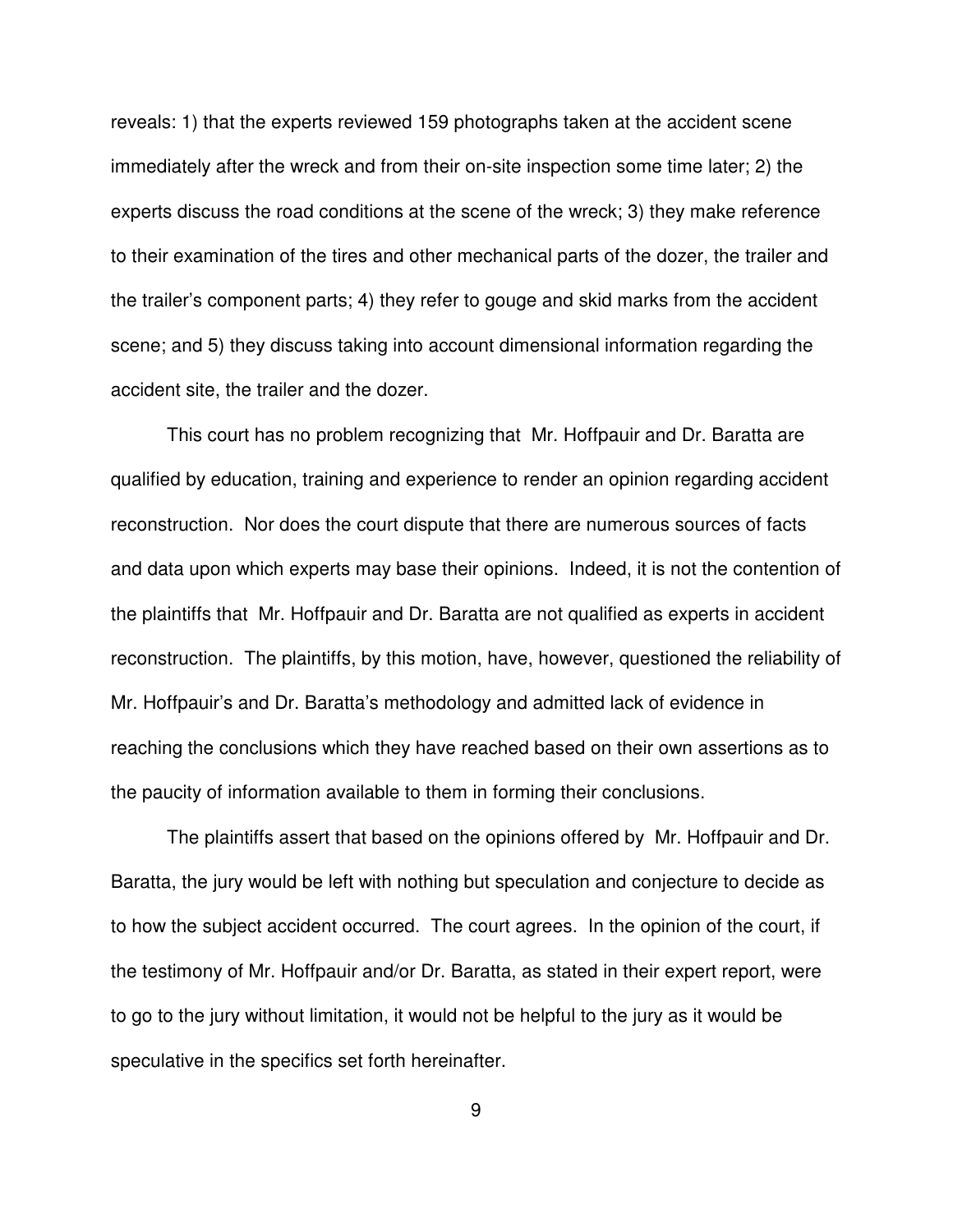Specifically, Mr. Hoffpauir and/or Dr. Baratta state four "CONCLUSIONS" in

Section II of their expert report. Those conclusions are:

1. The incident occurred as the International and trailer were turning left onto Newco Road from Carnes Road.

2. The right outboard U-bolt on the front axle of the trailer failed during the incident. Further investigation, including examination fo the failed U-bolt, is required to determine if the U-bolt failed prior to the incident or as a result of the loads applied to the suspension on the right side of the trailer during the left turn.

3. The dual skidmarks visible in the scene photographs were not caused by the tires on the left side of the trailer.

4. The speed of the International as it made the turn may have contributed to the incident.

As to Conclusions 1 and 3, the court sees no problem with the testimony of Mr.

Hoffpauir and/or Dr. Baratta. However, these conclusions appear to be cumulative

and/or not in dispute. Conclusions 2 and 4 give the court the most problem.

It is undisputed that a portion of the first sentence of Conclusion 2 is true, *i.e.*,

"The right outboard U-bolt on the front axle of the trailer failed . . .." Whether it failed

during or prior to the incident has not been established and these experts opine that

they need further information to make that call. Thus, neither Mr. Hoffpauir nor Dr.

Baratta will be allowed to testify about the failure of the U-bolt as a causative factor in

this incident and any reference to such will be stricken from the expert report offered by

them prior to its use in the case.

Finally, as to Conclusion 4, neither Mr. Hoffpauir nor Dr. Baratta were able to make any determinations as to the speed of the truck prior to the incident. They stated that there was simply not enough data available to make a reasonable determination of